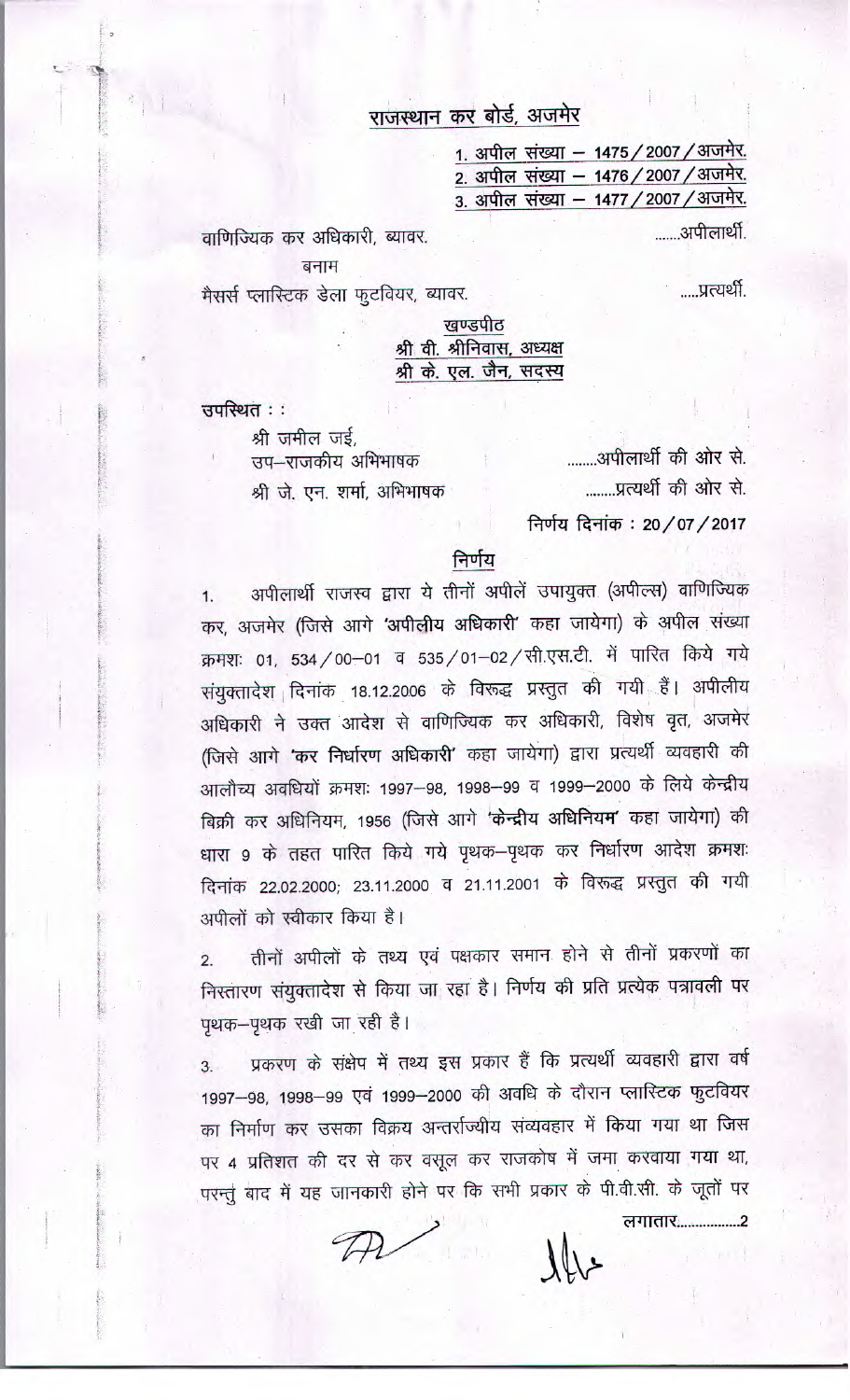## 1-3. अपील संख्या-1475, 1476 व 1477 / 2007 / अजमेर.

राज्य सरकार द्वारा जारी अधिसूचना के अनुसार कर मुक्ति प्रदान की हुई थी तब व्यवहारी द्वारा रिवाईज्ड रिटर्न प्रस्तुत करते हुए उक्त बिक्री को कर मुक्त बताया गया, परन्तु व्यवहारी द्वारा अपने ग्राहकों से कर वसूल किये जाने से संग्रहित कर को कर निर्धारण आदेशों में राजस्थान विक्रय कर अधिनियम, 1994 की धारा 56(4) के तहत जब्त (Forfeit) कर दिया गया, जिसके विरूद्ध व्यवहारी द्वारा अपीलीय अधिकारी के समक्ष अपीलें प्रस्तुत की गईं, जिन्हें अपीलीय अधिकारी द्वारा स्वीकार कर यह निर्णय दिया गया कि माननीय राजस्थान कर बोर्ड अजमेर के निर्णय मैसर्स मधुसूदन इण्डस्ट्रीज निम्बाहेड़ा बनाम सहायक आयुक्त, विशेष वृत्त-भीलवाड़ा निर्णय दिनांक 19.12.2003 एवं अन्य अपील संख्या 1471/2000 में यह निर्णय लिया गया है कि केन्द्रीय अधिनियम के तहत एकत्रित कर को जब्त नहीं किया जा सकता एवं कर निर्धारण अधिकारी को प्रकरण प्रतिप्रेषित कर यह निर्देश दिये गये कि अपीलकर्ता द्वारा जो कर क्रेताओं से वसूल किया गया है, उन क्रेताओं को नियमानुसार रिफण्ड जारी करें। उक्त अपीलीय आदेश से व्यथित होकर राजस्व की ओर से यह अपीलें प्रस्तुत की गई हैं।

 $-: 2 -$ 

अपीलार्थी राजस्व की ओर से विद्वान उप-राजकीय अभिभाषक ने कथन  $\overline{4}$ किया कि अपीलीय आदेश इस आधार पर अविधिक है कि प्रत्यर्थी व्यवहारी द्वारा कर संग्रहित किया गया है उसके रिफण्ड के लिये व्यवहारी का कोई क्लेम नहीं ही सकता क्योंकि कर जमा कराने का भार उनके ग्राहकों द्वारा वहन किया गया है, अतः रिफण्ड का प्रार्थना पत्र प्रत्यर्थी व्यवहारी द्वारा अपील के समय बताये गये क्रेता व्यवसायी बाटा इण्डिया लिमिटेड के द्वारा ही प्रस्तुत किया जा सकता है, अतः अपीलीय आदेश अविधिक है।

प्रत्यर्थी की ओर से विद्वान अभिभाषक ने कथन किया कि अपीलीय 5. अधिकारी का आदेश विधिसम्मत है क्योंकि उन्होंने रिफण्ड जारी करने के आदेश क्रेता व्यवहारियों के पक्ष में ही किये हैं। अतः प्रस्तुत अपीलें खारिज की जावें।

उभयपक्ष की बहस सुनी गई एवं पत्रावलियों का अवलोकन किया गया। 6. उक्त प्रकरण में व्यवहारी द्वारा उनके एक मात्र ग्राहक बाटा इण्डिया  $\overline{7}$ . लिमिटेड को प्लास्टिक फुटवियर का विक्रय किया गया था जो कि राज्य सरकार की अधिसूचना क्रमांक एफ.4(69)एफडी / टैक्स / 95-33 दिनांक 15.03.1996 के तहत् कर मुक्त किये हुए थे जिस पर कर का संग्रहण क्रेताओं से किया जाना विधि के अनुकूल नहीं था, परन्तु प्रत्यर्थी व्यवहारी द्वारा गलती से कर संग्रहित लगातार.................3

 $\lambda\mu$